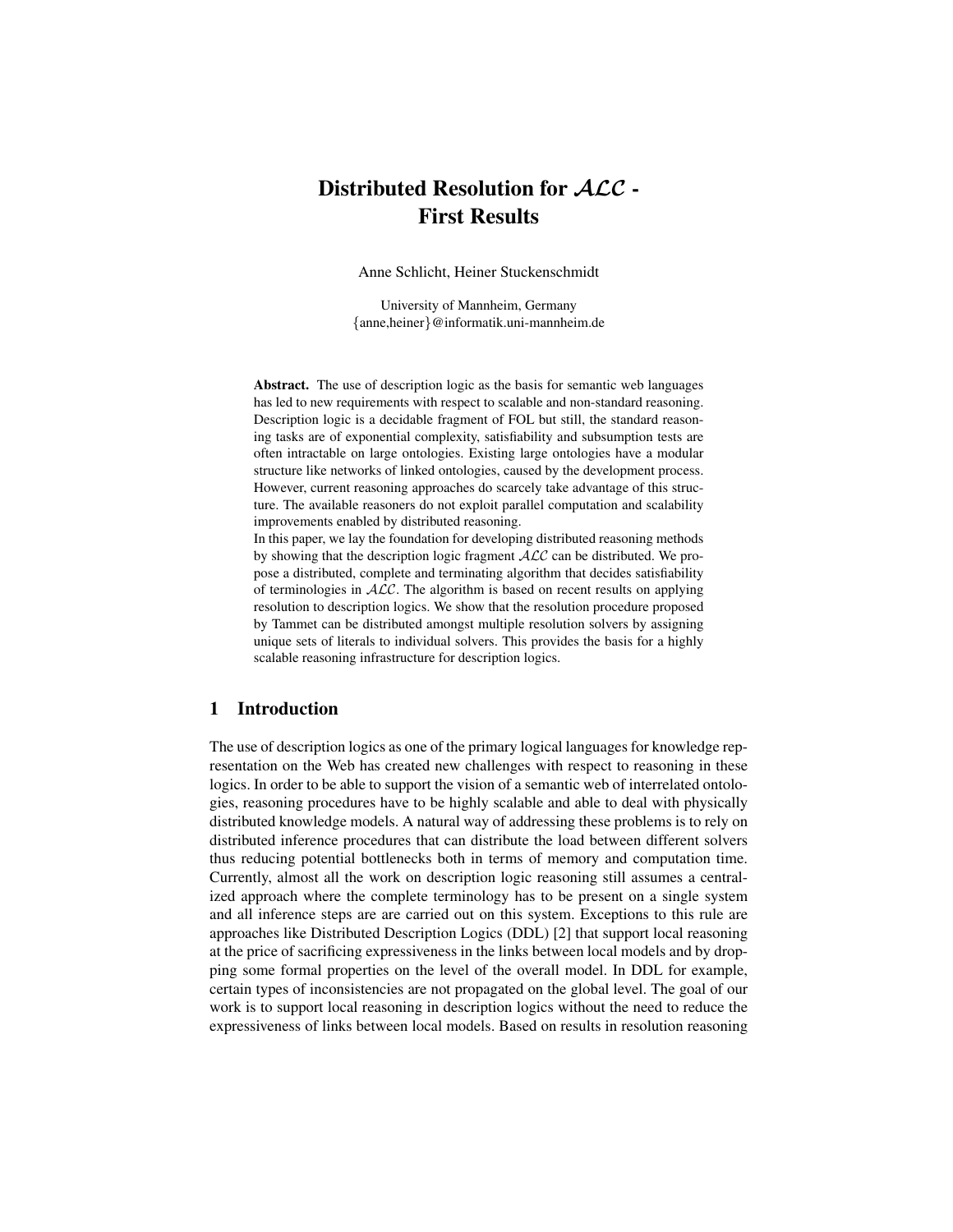| $Pair \sqsubset Set$                    | $\{\neg Pair(x_1), Set(x_1)\}\$                                         |
|-----------------------------------------|-------------------------------------------------------------------------|
| $Pair \sqsubset \forall part. \neg Set$ | $\{\neg Pair(x_2), \neg part(x_2, x_3), \neg Set(x_3)\}\$               |
| $Set \sqsubset \exists part. Set$       | $\{\neg Set(x_4), part(x_4, f(x_4))\}, \{\neg Set(x_4), Set(f(x_4))\}\$ |
| Pair(a)                                 | $\{Pair(a)\}\$                                                          |

Fig. 1. ALC example and equisatisfiable clauses. This example states that every pair is a set, every part of a pair is not a set and every set has a part that is a set. For testing satisfiability of the concept  $Pair$  we additionally state that it has an instance  $a$ . The translation to FOL clauses requires replacing the existencial quantified variable y with a skolem function.

for description logic [8], we present an algorithm that decides satisfiability of a set of ALC ontologies. This algorithm allows us to provide distributed reasoning support on sets of terminologies that share non-logical symbols without merging the modules. A possible application is the provision of distributed reasoning support for  $(ALC)$  equivalent parts of) OWL ontologies linked by import statements. Our method guarantees that the global semantics is preserved.

The contribution of this paper is threefold: (1) We identify general requirements for a resolution procedure needed to guaranteeing soundness and completeness. (2) we show that the resolution method proposed in [8] satisfies these requirements. (3) we present first results on the practical applicability of the algorithm. The paper is organized as follows: after a brief discussion of related work in the remainder of this section, we first explain the general idea of distributing standard resolution and discuss the problems that have to be solved for guaranteeing completeness. We then discuss ordered resolution as a adequate basis for distribution and its adaptation to  $\mathcal{ALC}$  knowledge bases before turning to the distributed ordered resolution algorithm. Finally, we present the first results of this method and discuss possible optimizations.

#### 1.1 Related Work

Modular DL Reasoning Current approaches to distributed reasoning on description logic mostly rely on tableaux methods. Distribution by solving the two choices of nondeterminitic tableaux rules in parallel is difficult as it hampers the application of optimization and blocking strategies. Instead most distributed tableaux approaches try to identify all possible conflicts, i.e. all axioms that might follow from another module and would cause a contradiction and send these as queries to the other modules. So far, this is only done for links with rather restricted expressiveness between the modules.

The most prominent actually distributed T-Box reasoning implementation for ontologies *Distributed Description Logic* (DDL) [2] supports only a special type of links (called bridge rules) between ontologies. The local domains have to be disjoint, i.e. there is no real subsumption between elements of different modules. Like DDL, *E-Connections* [3] treat local domains as disjoint and do not support subsumption relations between modules.

Currently, a modular ontology framework based on *Conservative Extensions* [5] is in development. This framework, however, imposes severe requirements to the self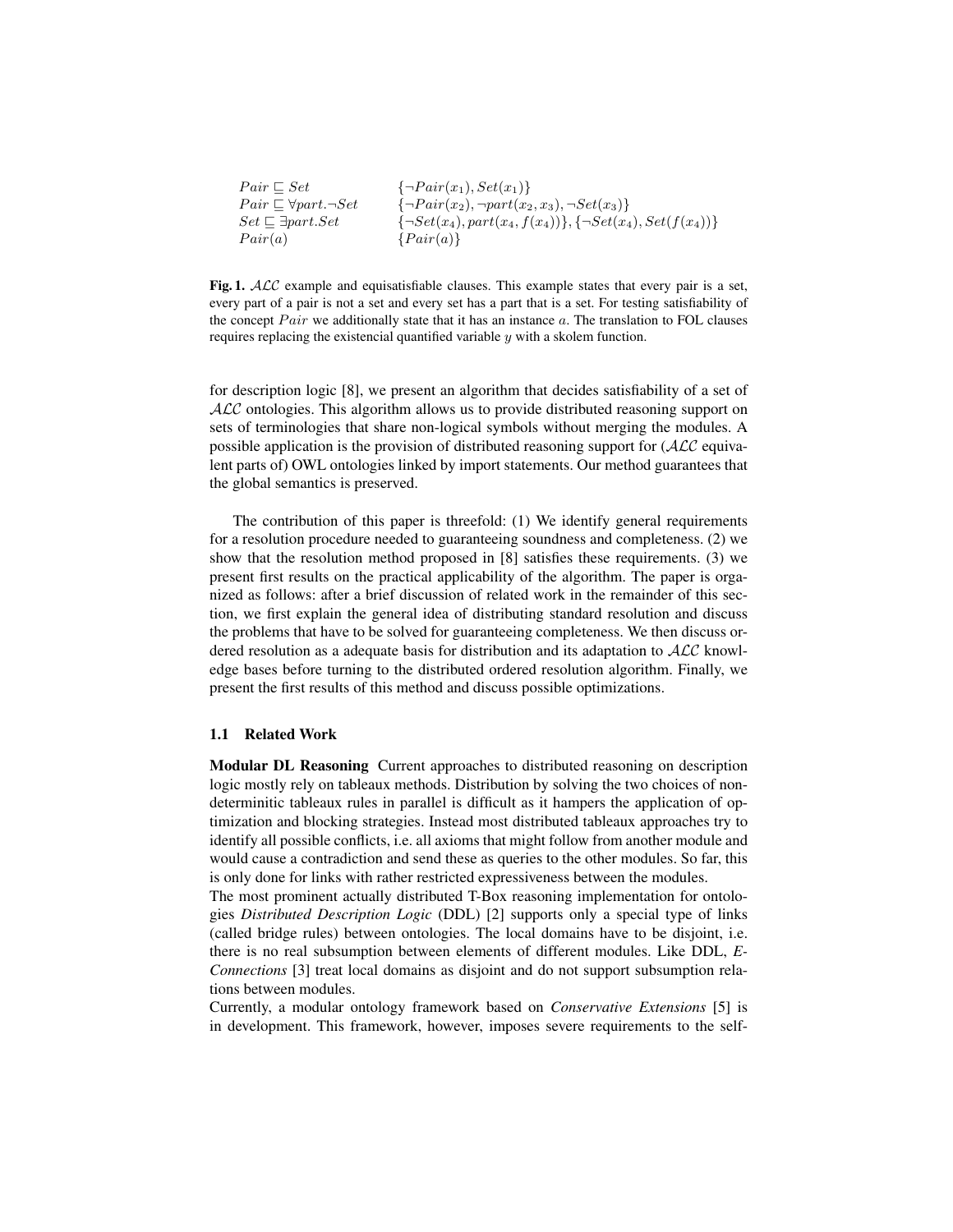containement of the modules. Reasoning with these modules is relatively easy but the computational difficulties are transfered to checking and maintaining the properties of the modules. We think that this approach overshoots the mark and poses too many restrictions on the way axioms might be distributed across different sites.

Distributed Resolution Methods Resolution is used by all successful FOL provers. Approaches to distributed first order reasoning are motivated by efficiency considerations, performance is improved by using multiple processors in parallel. *Roo*[4], for example, is a parallelization of the widely (re)used first order reasoner Otter.

Parallelization differs from the distribution setting, while the former usually uses a shared memory, the latter constitutes a physical separation of modules and resulting higher communication costs. *Partition-Based Reasoning* [1] is a distributed resolution strategy that requires local reasoning to be complete for consequence finding. The requirement inevitably causes derivation of much more clauses than necessary for refutation.

Resolution for Description Logics The main problem with applying FOL approaches for DL is that termination is not guaranteed. Although DL is a decidable fragment of FOL, causing a FOL reasoner to terminate on DL input requires considerable adaption of the algorithm. This paper is based on resolution methods introduced to description logics by [6] that decide satisfiability. The algorithm we present can be seen as a distributed version of the algorithm for deciding  $ALC$  satisfiability proposed there.

# 2 Distributed Standard Resolution

Analyzing the applicability of the Partition-Based Reasoning approach of [1] to description logic revealed that the only way to avoid redundant derivations is to perform the same inferences as a common resolution reasoner instead of connecting a set of blackbox reasoners. Therefore, the basic idea proposed in this paper is to distribute common standard resolution by allocating each derivation step to a unique site in the distributed system.

We first define distributed resolution before detailing this essential property of a distributed resolution calculus.

**Definition 1 (Standard Resolution).** *For clauses*  $C \vee A$  *and*  $D \vee \neg B$  *with literals* A *and* ¬B*, standard resolution is defined by*

Resolution 
$$
\frac{C \vee A \quad D \vee \neg B}{C \sigma \vee D \sigma}
$$

*where*  $\sigma$  *is the most general unifier of*  $A$  *and*  $B$ *.*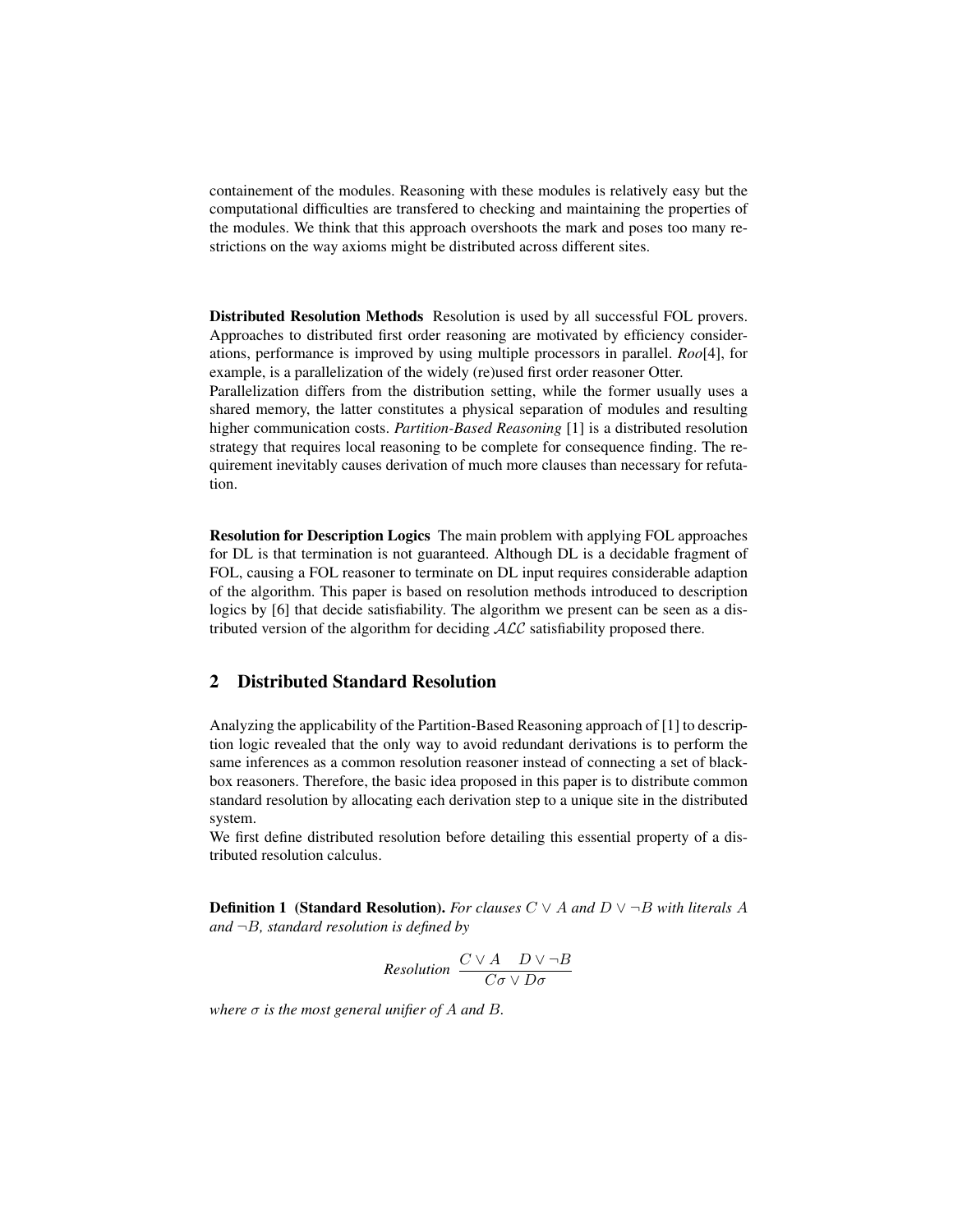A distributed calculus can be created from a given resolution calculus, based on an allocation relation that determines the modules.

**Definition 2** (Allocation). An allocation function for C is a total function  $a: \mathcal{C} \to M$ *that maps clauses to module identifiers.*

The allocation could also be defined by an allocation relation, thus allowing for duplication of clauses to multiple modules. However, we will show that for  $\mathcal{ALC}$  duplication is not necessary and we will define an appropriate allocation function. Before we turn to distributed resolution for  $ALC$  we give a general notation of distributed resolution.

Definition 3 (Distributed Resolution). *A* distributed resolution method *for a set of clauses* C *is a tuple* (R, a) *of a resolution calculus and an allocation function such that for every inference with premises*  $P_i \in \mathcal{C}, i \in I$  *the allocation restriction*  $\exists m \in M, \forall i \in I$  $I: a(P_i) = m$  is satisfied.

For rules with only one premise this restriction is trivially true. A trivial allocation is obtained by allocating all clauses to the same module ( $a(c) = m_1 \,\forall c \in C$ ). Non-trivial allocations constitute a seperation into modules.

The allocation restriction enables implementation of distributed resolution by connecting a set of resolution reasoners, each with a local set of clauses:

- Every module is saturated seperately.
- Newly derived clauses are propagated according to the allocation relation.

Considering one of these reasoners, the difference to performing centralized resolution is, that occasionally locally derived clauses are send to another reasoner and in return, clauses are received from other reasoners and have to be integrated in the local clause list. In addition, a global initialization and termination routine has to be added, that starts the separate solvers and stops if one of them finds a proof or all are saturated.

**Definition 4 (Local Resolution).** *The local calculus for module*  $m \in M$  *in a distributed resolution method*  $(R, a)$  *is*  $R$  *with additional restriction*  $a(P_i) = m$  *for every premise*  $P_i$  to every rule  $r \in R$ .

In contrast to the centralized case, a module that is saturated locally may have to continue reasoning once a new clause is propagated from another module.

The allocation  $a$  was defined to be functional for guarateeing that inferences are never duplicated. Most relevant are inferences with multiple premises because of the expensive search for corresponding sets of premises. The allocation restrictions ensure that every inference of the original calculus occurs in the distributed setting.

Corollary 1. *If a calculus* R *guarantees completeness (termination respective) for input*  $\subseteq$  C *than every distributed reasoning method*  $(R, a)$  *for* C *with a finite set* M *of modules is complete (terminates).*

Considering a derivation of the empty clause in centralized resolution that is not derived in the corresponding distributed resolution method leads to a contradiction: Assume the empty clause is not derived from an unsatisfiable KB by distributed ordered resolution and consider the first inference in the corresponding centralized reasoner that does not occur in the distributed version. By the allocation restriction, all premises are allocated to some module  $m$  the inference is carried out by local resolution in that module. Termination is obviously preserved, no inference is added by distribution.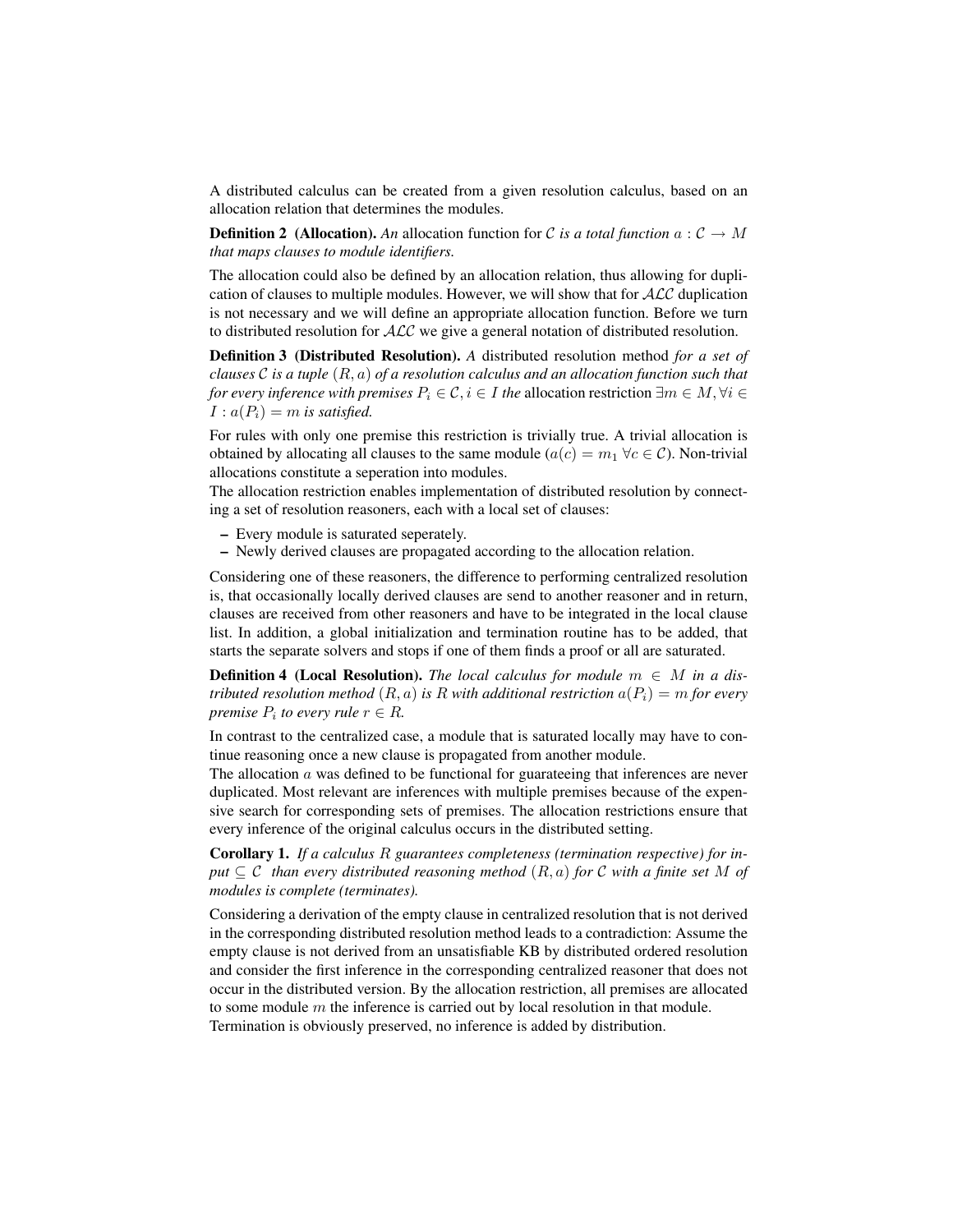#### 2.1 Problems Distributing Resolution

In general, clauses might have to be allocated to more than one module to make sure that the premises of every derivation step are allocated to the same module. In order to achieve an efficient method, we have to avoid duplication and allocate every clause to as few sites as possible. Even if we assume the case of only two modules where each may use terms defined by the other, distributing standard resolution might cause most of the axioms in inferences be copied to the other module. To make sure that every pair of clauses that can be resolved with each other meets in a module, we need to send all clauses containing a foreign term (i.e. a term defined in the other module) to the other module. Unfortunately the resolvent of clauses from different modules is very likely to contain terms from both modules that were only used locally before, thus it has to be copied to both modules. If we extend the approach to multiple modules we can expect the number of duplicates to further increase.

The partition based approach [1] adresses this problem by limiting propagation to clauses that contain only shared symbols. It defines the shared language between modules as the clauses consisting of symbols shared by a pair of modules. The system can be depicted as a graph, with modules as nodes and edges for every shared language, labelled with the shared symbols. The graph is modified to form a tree by deleting edges and adding the corresponding symbols to other edge labels. Modules that share a symbol "s" remain connected, there is still some path in the tree connecting the modules with "s" contained in the label of every edge on the path. While the edges in the graph are undirected, edges in the resulting tree point towards the root.

Whenever a local reasoner derives an axiom that is contained in a shared language (i.e. it contains only symbols from an outgoing edge), the axiom is propagated to the corresponding neighbor, towards the root. In difference to our approach clauses are not allocated to a specific module but may be passed on from one to the other until they reach the root. This approach faces some efficiency problems: First, as mentioned before, the system infers much more clauses than necessary for refutation, because the local reasoning has to be complete for consequence finding to guarantee completeness. If the modules are small (i.e. the knowledge base is distributed to many modules) this effect is negligible, but then the communication cost are very high. Second, the computation and communication is not distributed equably among the modules. The root is a distinguished module, communication load boosts towards it. Not only are the edges directed towards the root, also the number of shared language symbols is larger on edges close to the root. (Recall that all modules that share some symbol remain connected by a path labelled with this symbol.) Third, the partitioning depends on the query. If the query clauses are not contained in some local language, new links have to be introduced and repartitioning might be necessary.

Nevertheless, we will show that with a different approach it is possible to define a distributed resolution method for ALC that is sound and complete, and terminates. It does not require duplication of axioms, every clause is allocated to exactly one module. New axioms (e.g. queries) can be easily added to the system. The approach is fairly distributed, no module stands out from the others.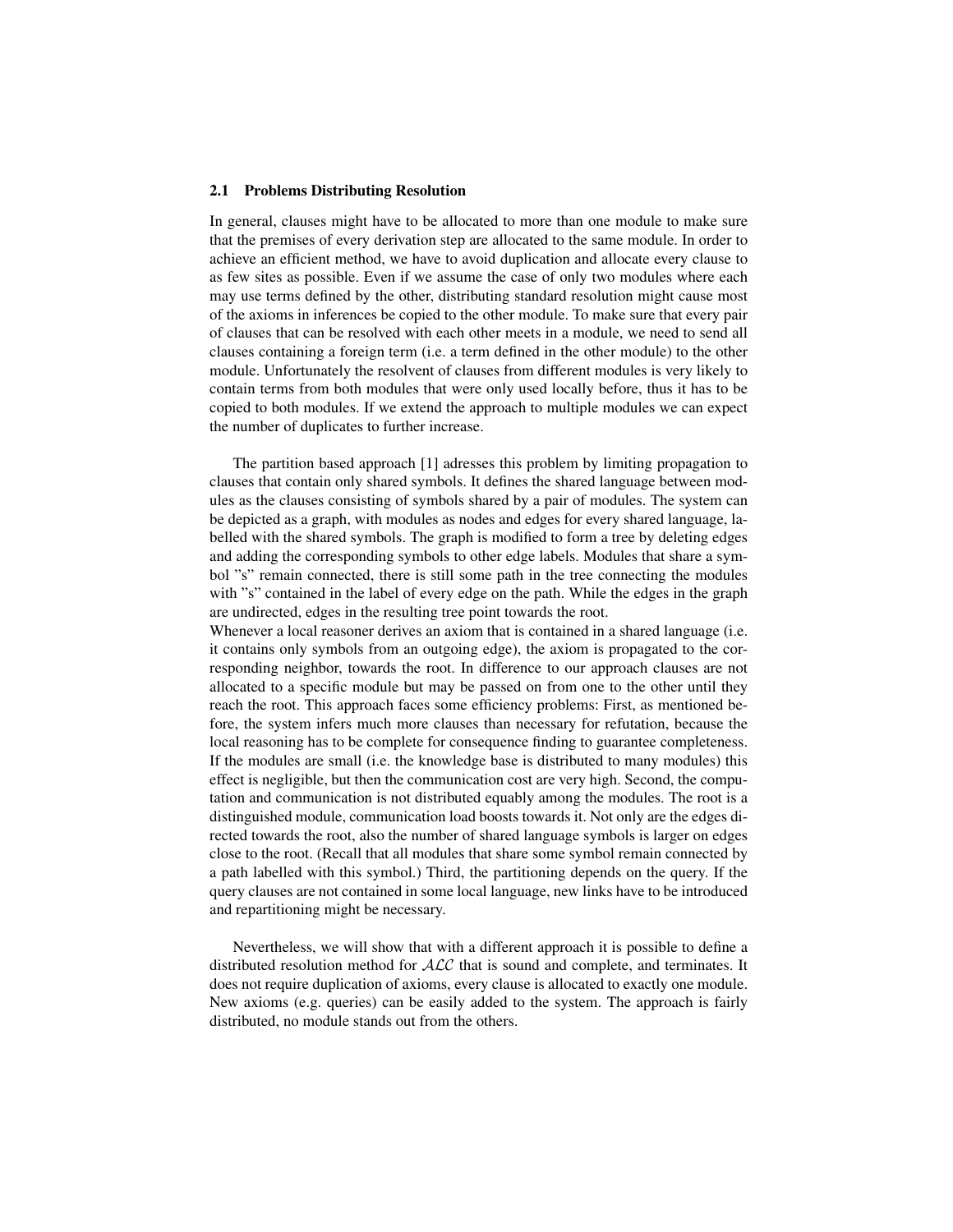# 3 Ordered Resolution

The problem with applying first order methods for DL is loosing decidability. An DLontology input to a complete first order reasoner will not terminate in general. [8] showed that using ordered resolution, decidability of some description logics can be preserved by transforming the ontology into a special normal form. Before we give the definition of the method for  $ALC$  from [6] we define the resolution rules it is based on. Ordered resolution depends on two parameters that can be modified to improve performance e.g. for restricted subsets of first order logic like description logic. First parameter is the *order* of literals (for defining the maximal literals) that can be defined on top of an order of predicate symbols, function symbols and constants. The second parameter is the *selection function* that maps every clause  $C$  to a subset  $S(C)$  of it's negative literals.

## Definition 5 (Ordered Resolution).

*Ordered resolution* 
$$
\frac{C \vee A \quad D \vee \neg B}{C \sigma \vee D \sigma}
$$

*where*

- *1.* σ *is the most general unifier of* A *and* B
- *2. either B is selected in*  $D \vee \neg B$  *or else nothing is selected in*  $D \vee \neg B$  *and*  $B\sigma$  *is maximal w.r.t.* Dσ
- *3.* Aσ *is strictly maximal with respect to* Cσ
- *4. nothing is selected in*  $C\sigma \vee A\sigma$

## Definition 6 (Positive Factoring).

Positive Factoring 
$$
\frac{C \vee A \vee B}{C\sigma \vee A\sigma}
$$

*where*

- *1.* σ *is the most general unifier of* A *and* B
- *2. Ao is maximal with respect to*  $C\sigma \vee B\sigma$
- *3. nothing is selected in* Cσ ∨ Aσ ∨ Bσ

Compared to unrestricted resolution, many derivations are skipped in ordered resolution. A literal A that is not selected in a clause  $C$  can only be resolved upon if nothing else is selected in the clause and  $A\sigma$  is maximal. Intuitively, the effect of the selection function is a change in the order of literals in a clause, the selected literals are moved to the front. In addition, the combination of multiple inferences for skipping redundant intermediate results (i.e. hyperresolution) is controlled by selection.

## 3.1 Adaption to  $\mathcal{ALC}$

We assume a  $ALC$  ontology transformed into first order clauses (consider Figure 1 for an example). Modules are thus sets of clauses that can be derived from the given ontology. Different ontologies that share terms (e.g. one ontologie uses a concept defined in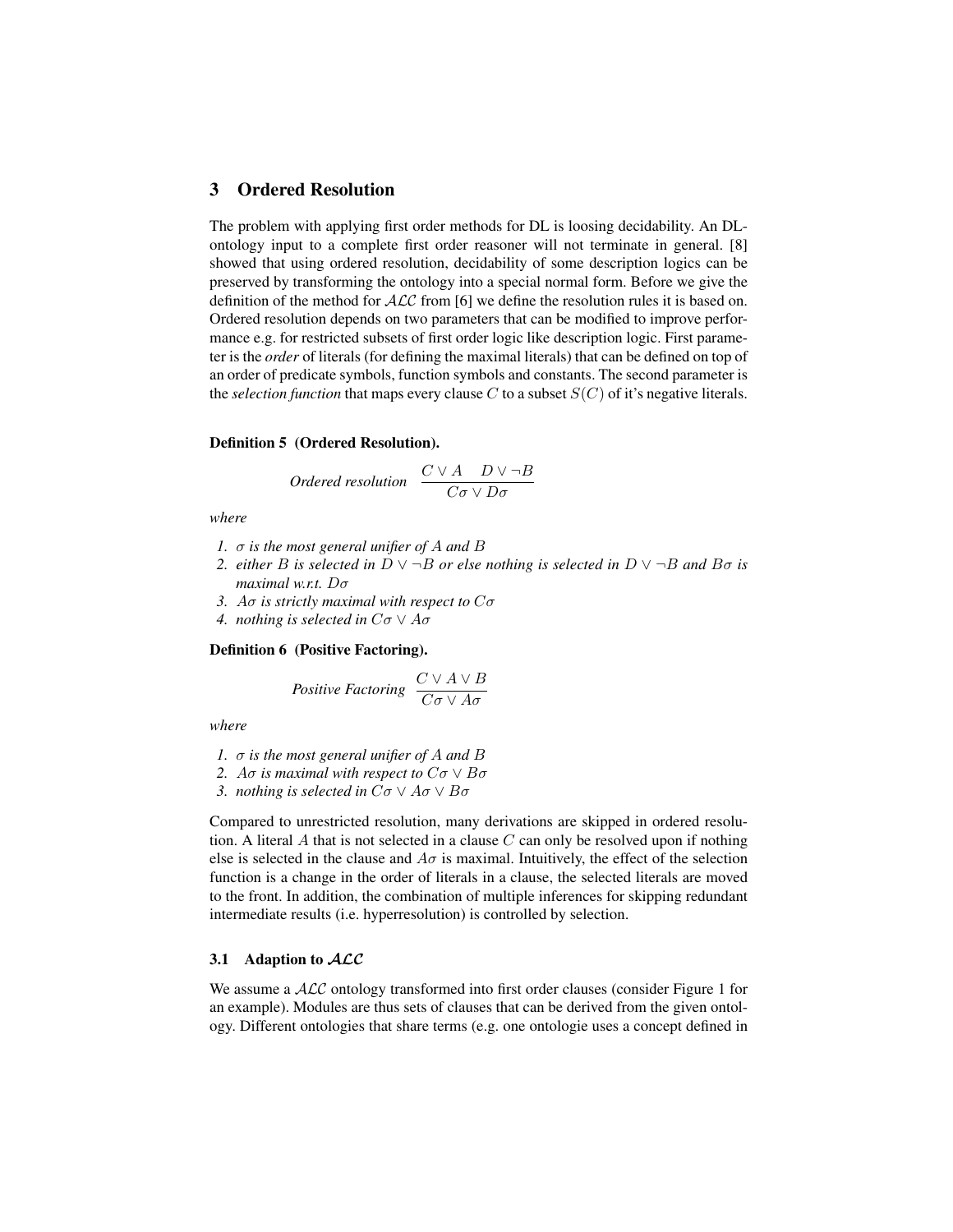another ontology) can be considered as modules, too. The ontologies are translated into clauses seperately resulting in the same structure as an ontology that is first clausified and than partitioned into modules.

For preserving decidability, the ontology has to be transformed into *definitorial form* before clausification. Then, resolving the clauses with ordered resolution derives an empty clause iff the ontology is inconsistent and terminates for any ontology. Intuitively, the definitorial form can be seen as contrary of unfolding, it splits up nested axioms into simple ones by introducing new concepts.

Definition 7 (Definitorial Form). *The definitorial form of a concept* C *in negation normal form is*

 $Def(C) = \begin{cases} C & \text{if all subterms of } C \text{ are literal concepts} \end{cases}$ {¬Q u C|p} ∪ *Def*(C[Q]p) *else*

*where*  $C|_p$  *is a concept that occurs in* C *(subterm of C), but not a literal concept and all subterms of*  $C|_p$  *are literal concepts.*  $C[Q]_p$  *is the concept definition that results from replacing*  $C|_p$  *with*  $Q$ *.* 

**Definition 8** (ALC **Resolution).** ALC resolution ( $R_{\text{ALC}}$ ) *is the calculus with* 

- *rules ordered resolution and factoring,*
- *selection of exactly the negative binary literals, and*
- $\lnot$  *literal ordering*  $\succ$  *with*  $R(x, f(x)) \succ \neg C(x)$  *and*  $D(f(x)) \succ \neg C(x)$ *, for all function symbols* f*, and predicates* R, C*, and* D*.*

The requirement to the literal ordering is satisfied by every *lexicographic path ordering* based on a total precedence  $>$  with  $f > P > \neg$  for every function symbol f and predicate symbol P.

Definition 9 (Lexicographic Path Ordering). *A lexicographic path ordering (LPO) is a term ordering induced by a well-founded strict precedence* > *over function, predicate and logical symbols, defined by:*

 $s = f(s_1, \ldots, s_m) \succ g(t_1, \ldots, t_n) = t$  *if and only if at least one of the following holds*

- (*i*)  $f > g$  and  $s > t_i$  for all *i* with  $1 \leq i \leq n$
- *(ii)*  $f = g$  *and for some*  $j$  *we have*  $(s_1, ..., s_{j-1}) = (t_1, ..., t_{j-1})$ *,*  $s_j \succ t_j$  *and*  $s \succ t_k$ *for all*  $k$  *with*  $j < k \leq n$
- *(iii)*  $s_j \geq t$  *for some j with*  $1 \leq j \leq m$

## Theorem 1  $(R<sub>DI</sub>$  complexity).

*For an* ALC *knowledge base* KB*, clausifying its definitorial form and saturating the clauses by* RALC *decides satisfiability of* KB *and runs in time exponential in* KB*.*

This theorem is the reason for using ordered resolution in our approach, we thereby guarantee termination. Note that ordered resolution is not complete for consequence finding and hence, applying it for the partition based reasoning approach of [1] results in an incomplete procedure.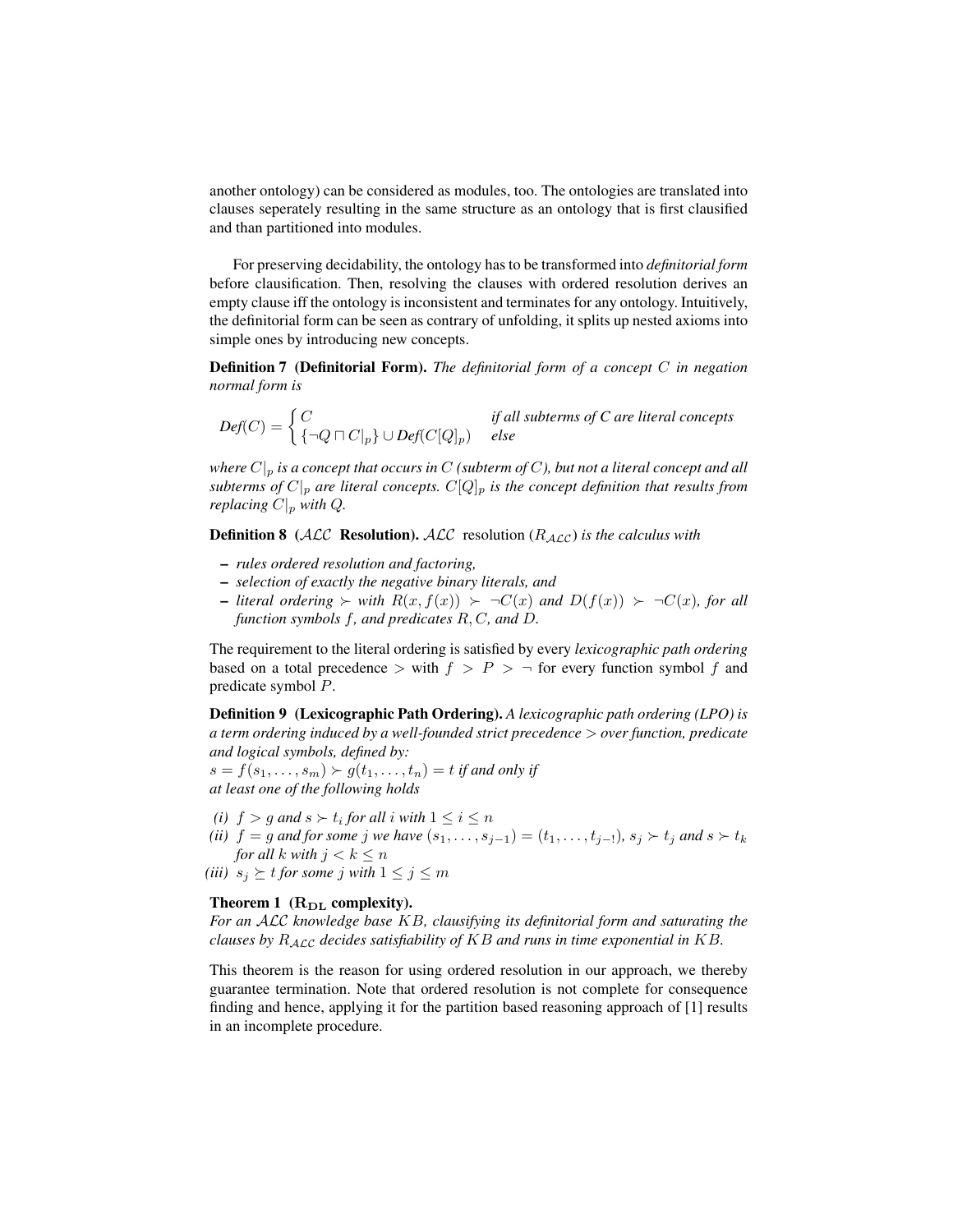# 4 Distributed Ordered Resolution

Inuitively, the idea for distributing resolution is to allocate clauses based on their resolvable literals.

- Every module "hosts" a subset of the literals, i.e. it is responsible for all inferences resolving upon one of these literals.
- Every (derived or stated) clause is moved to the modules that host a resolvable literal of the clause.

Essential for distributing resolution without duplicating clauses and derivations is to reduce the number of modules that may be responsible for the next derivation to a single module i.e. to define the resolution method in such a way that there is a unique resolvable literal for every clause. Note that literals can be allocated to modules based on their *top symbol* (i.e. the predicate P of the literal  $(\neg)P(t)$  where t is a term) and a partitioning of symbols that allocates every symbol to exactly one module.

## 4.1 Resolvable Literals of a Given Clause

For defining a resolution method that is complete for this communication strategy, we investigate the options for using a given clause in an inference. The first thing we discover from the definition of ordered resolution is that a clause can only be main premise and not side premise if some literal is selected by the selection function. By exploiting the other requirements we obtain the decision tree in Figure 2 (assuming the decision on the resolvable literal is not affected by unification).



Fig. 2. Clause decision tree depicting the resolution options for a given clause.

If nothing is selected, only a maximal literal can be resolved. If there are multiple maximal literals, then the clause cannot be a side premise. Problematic are multiple negative maximal literals because any of them can be the resolved literal in the next derivation. If all multiple maximal literals are positive the clause cannot be premise for ordered resolution because it can neither be a side premise nor a main premise. A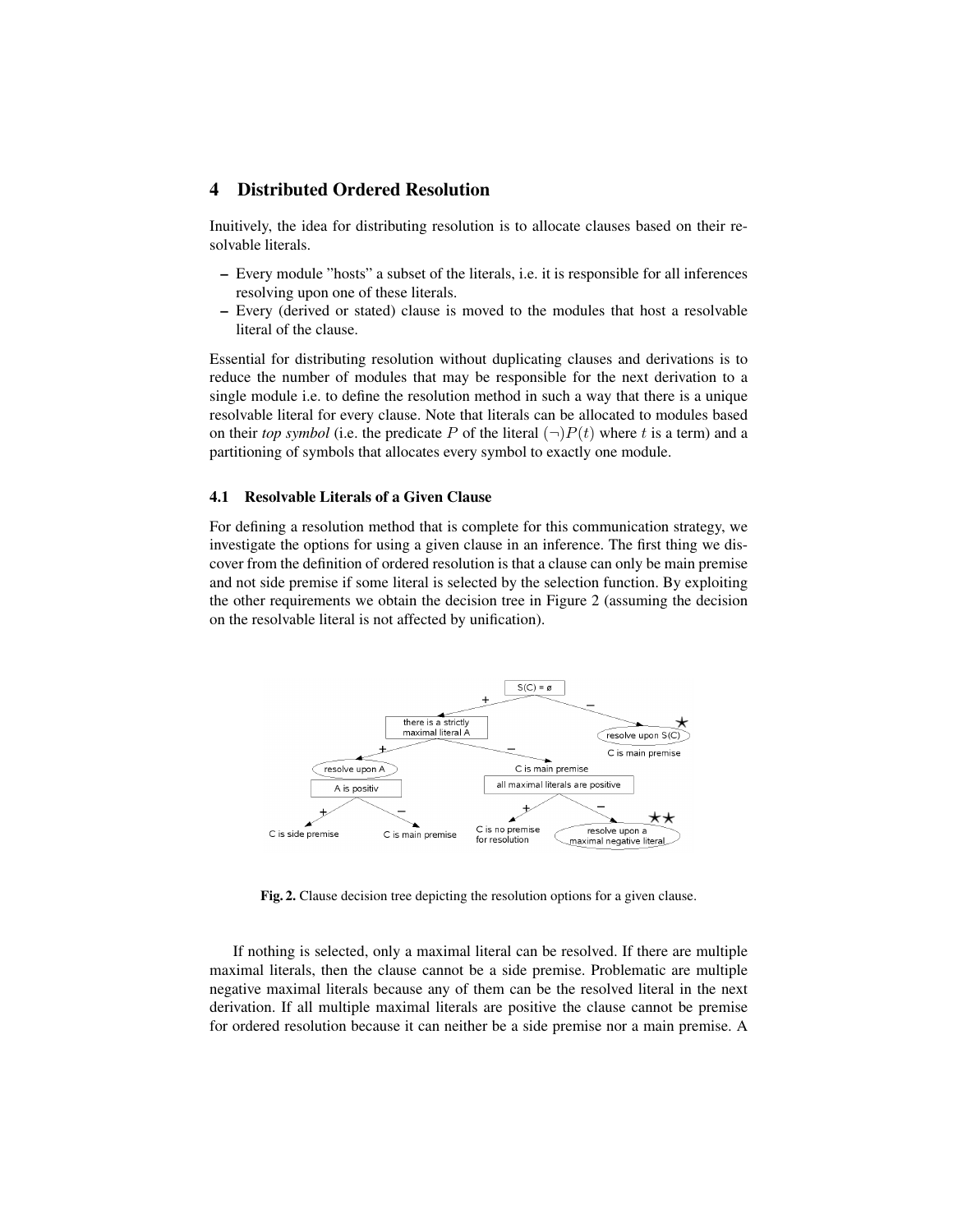given clause can never be side premise and main premise at same time (in different inferences). If the selection function is empty, the first branch on the right is pruned. If the order is total on all literals, the branch in the middle is pruned. By exploiting the effects of the selection and ordering on the clause tree, two problematic cases are identified:

- $\star$  Multiple selected literals: If literals from different moduls are selected, we cannot allocate the inference to one module.
- $\star\star$  Multiple negative maximal literals, none selected: We have to send the clause to every module that is responsible for derivations resolving upon one of these literals.

Note that these restrictions apply to the unified clause: The definition of ordered resolution requires each resolved atom  $A\sigma$  to be (strictly) maximal with respect to  $D\sigma$  ( $C\sigma$ ) but this does in general not imply that  $A$  is (strictly) maximal w.r.t. the premise before substitution. However, the ordering defined for  $R_{\mathcal{ALC}}$  is *admissible* which implies invariance under substitutions and the selection function is independent of substitutions, too. For guaranteeing termination of  $R_{\mathcal{ALC}}$ , ordering and selection were defined in a way that restricts the clauses to five different types [6]:

|                | clause type                                             | type of resolvable literal |
|----------------|---------------------------------------------------------|----------------------------|
|                | $R(x, f(x)) \vee \mathbf{P}(x)$                         | R(x, f(x))                 |
| 2a             | $\mathbf{P}(x)$                                         | $(\neg)P(x)$               |
| 2 <sub>b</sub> | $\mathbf{P_1}(f(x)) \vee \mathbf{P_2}(x)$               | $(\neg)P(f(x))$            |
| 3              | $\neg R(x,y) \vee \mathbf{P_1}(x) \vee \mathbf{P_2}(y)$ | $\neg R(x,y)$              |
| $\overline{4}$ | P(a)                                                    | $(\neg)P(a)$               |
| $\sim$         | $(\neg)R(a,b)$                                          | $(\neg)R(a,b)$             |

Table 1. ALC clauses. For a term t,  $P(t)$  denotes a possibly empty disjunction of the form  $(\neg)P_1(t) \dots (\neg)P_n(t)$ .  $\mathbf{P}(\mathbf{f}(x))$  denotes a possibly empty disjunction of the form  ${\bf P}_1(f_1(x)) \dots {\bf P}_m(f_m(x))$ . Note that this definition allows each  ${\bf P}_i(f_i(x))$  to contain positive and negative literals. We choose a slightly different notation of the  $ALC$  clauses with the type 2 clauses subdivided because the resolvable literal is of type  $P(f(x))$  if one exists and otherwise  $P(x)$ .

Obviously, ALC clauses never contain more than one selected literal, thus, the first problem does not occur in  $R_{\mathcal{ALC}}$ . The second problem can be avoided, too, by either applying a total order on literals or selecting one of the multiple maximal literals. The effect is similar because considering the possible inferences, a selected literal is treated like a strictly maximal literal. We choose the former and extend the ordering  $\succ$  defined for  $R_{\text{ALC}}$  as follows.

#### Definition 10 (Ordering for Distributed Resolution).

*For two literals of ALC clauses* A and B,  $A \succ_D B$  *iff*  $A \succ B$  *or* A and B are *incomparable wrt.*  $\succ$  *and i)* A *contains a function symbol but not* B *or ii)* A *and* B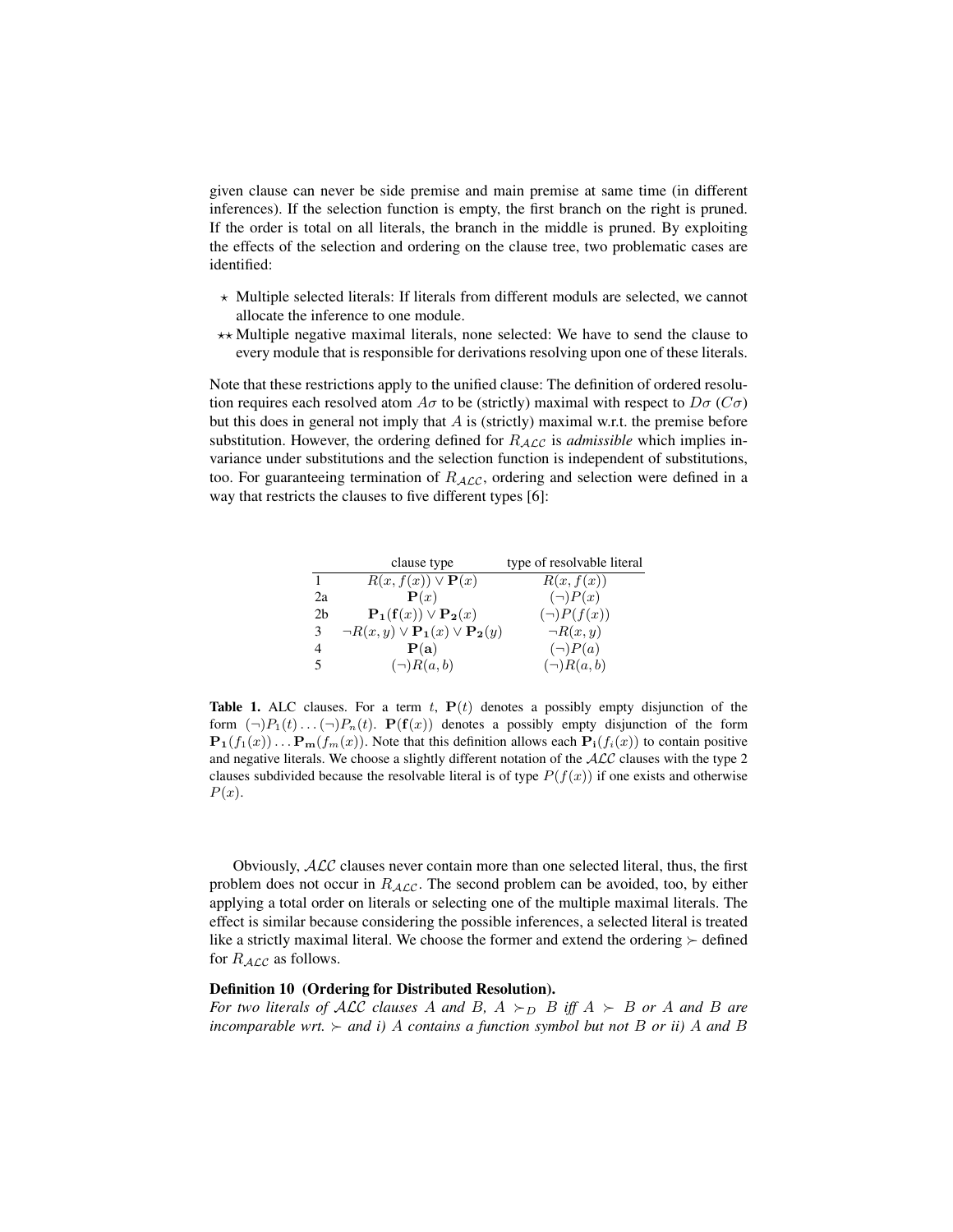Module A

\n(1) 
$$
Set(f(x_4)), \neg Set(x_4)
$$

\n(2)  $Set(x_1), \neg Pair(x_1)$ 

\n(3)  $\neg Set(f(x_4)), \neg Set(x_4), \neg Pair(x_4)$ 

\n(4+3)  $\neg Piet(x_4), \neg Set(x_4), \neg Pair(x_4)$ 

\n(5)  $\Box$ 

\n(6)  $\Box$ 

\n(7+4)  $\Box$ 

\n(8)  $\Box$ 

\n(9)  $\Box$ 

\n(1)  $\Box$ 

\n(1)  $\Box$ 

\n(2)  $\Box$ 

\n(3)  $\Box$ 

\n(4)  $\Box$ 

\n(5)  $\Box$ 

\n(6)  $\Box$ 

\n(7)  $\Box$ 

\n(8)  $\Box$ 

\n(9)  $\Box$ 

\n(1)  $\Box$ 

\n(1)  $\Box$ 

\n(2)  $\Box$ 

\n(3)  $\Box$ 

\n(4)  $\Box$ 

\n(5)  $\Box$ 

\n(6)  $\Box$ 

\n(7)  $\Box$ 

\n(8)  $\Box$ 

\n(9)  $\Box$ 

\n(1)  $\Box$ 

\n(1)  $\Box$ 

\n(2)  $\Box$ 

\n(3)  $\Box$ 

\n(4)  $\Box$ 

\n(5)  $\Box$ 

\n(6)  $\Box$ 

\n(7)  $\Box$ 

\n(8)  $\Box$ 

\n(9)  $\Box$ 

\n(1)  $\Box$ 

\n(1)  $\Box$ 

\n(2)  $\Box$ 

\n(3)  $\Box$ 

\n(4)  $\Box$ 

\n(5)  $\Box$ 

\n(6)  $\Box$ 

\n(6)  $\Box$ 

\n(7)  $\Box$ 

\n(8)  $\Box$ 

\n(9)  $\Box$ 

Fig. 3. Example of Distributed Ordered Resolution. The example from Figure 1 is distributed to two modules. Module A hosts literals with top predicate Set, B hosts literals with top predicate part or Pair. Stated clauses are noted above the horizontal line, below  $(4^{1+3})$  means clause (4) was derived from clauses (1) and (2). The first literal is the resolvable literal of a clause (let  $Set > Pair$ ). Arrows depict propagation of clauses, we ommit braces for purpose of readability. Note that in this example most clauses contain symbols hosted by the other module. In realistic examples this overlap is very small and we can expect many of the clauses to be kept in the module where they were infered.

*contain the same number of function symbols and the top predicate of* A *precedes the top predicate of* B*.*

The calculus  $R_{\mathcal{ALC}}$  with extended ordering  $\succ_D$  is denoted by  $R_{\mathcal{ALC}}^D$ .

The literals that remain incomparable wrt.  $\succ_D$  have the same top predicate and are therefore hosted by the same module.

#### Corollary 2 (Distributed Ordered Resolution).

 $D$ istributed Ordered Resolution, i.e. the method  $(R^{D}_{\mathcal{ALC}},a)$  with allocation  $a$  defined by a(c) = part(topSymbol(resolvableLiteral(c))) *based on a partitioning of predicates* part *that maps every predicate to a module identifier is a distributed resolution method.*

Since the resolvable literal is unique, the allocation is a function. The allocation restrictions are satisfied because for any pair of clauses that are premises of an inference the resolvable literals have the same top symbol and are thus allocated to the same module. Hence, if  $R_{\cal{ALC}}^D$  is complete and terminates, by Corollary 1 the same holds for  $(R_{\cal{ALC}}^D, a)$ .

Theorem 2 (Completeness and Termination of Distributed Ordered Resolution). *Distributed Ordered Resolution is a complete and terminating method for deciding* ALC *satisfiability.*

*Proof.* The theorem follows from completeness and termination of  $R_{\text{ALC}}$  (Theorem 1). We have to show that  $R_{\mathcal{ALC}}^D$  is complete and terminates. The definition of ordered resolution allows for an arbitrary ordering of literals, hence  $R_{\mathcal{ALC}}^D$  is complete. We only have to make sure that Theorem 1 is not affected by this modification and hence termination is preserved. In fact, the requirements  $R(x, f(x)) \succ_D \neg C(x)$  and  $D(f(x)) \succ_D \neg C(x)$ still hold for all function symbols  $f$ , and predicates  $R, C$ , and  $D$ .

Consider Figure 2 for an example refutation.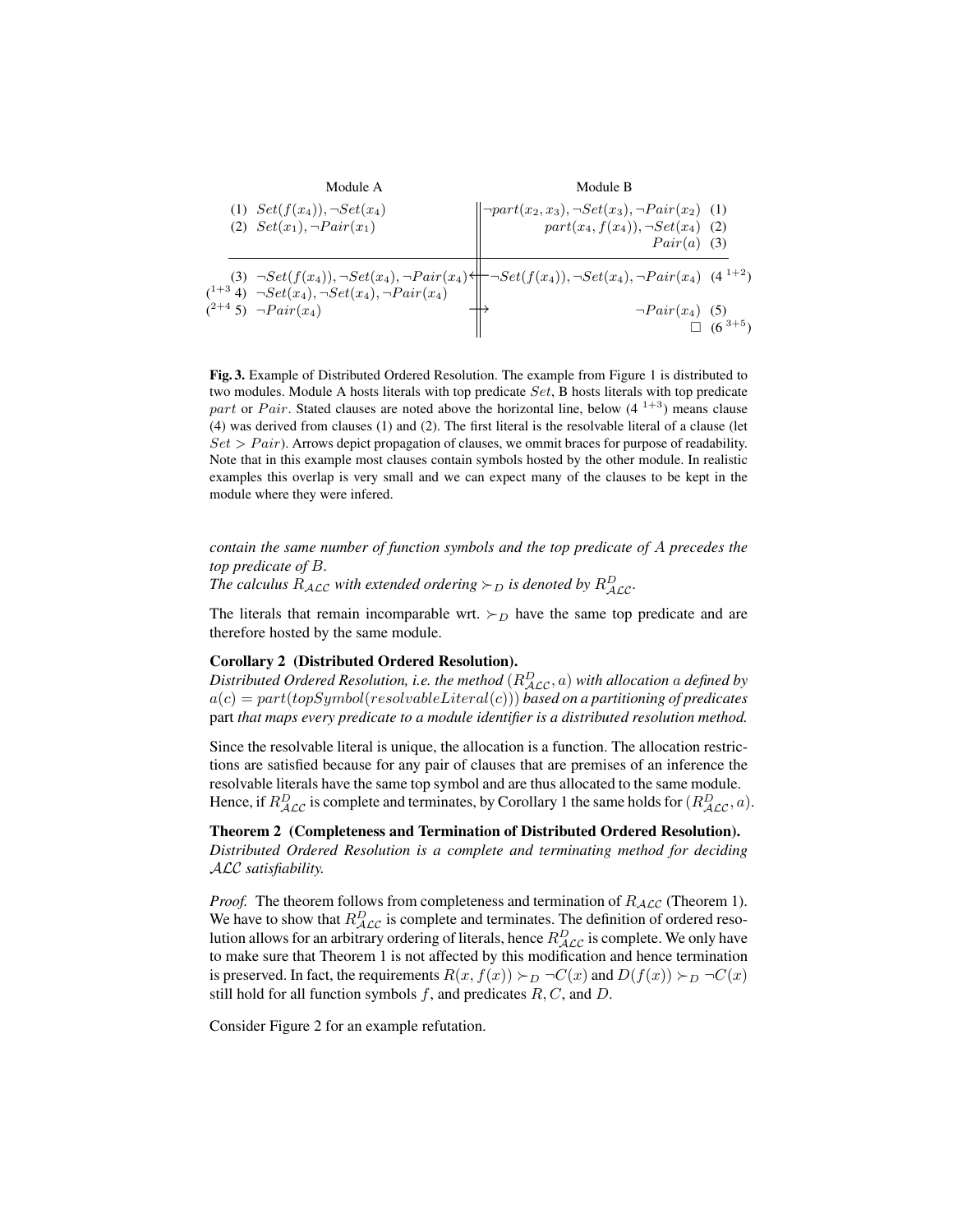# 5 Experiments

The algorithm presented above is not yet implemented in an actually distributed reasoner, but first experiments were conducted simulating the distributed setting. For investigating distributed ordered resolution we implemented the definitorial form normalization and modified the resolution reasoner SPASS to perform the  $R_{\mathcal{ALC}}^D$  resolution. The crucial point for determining performance of distributed ordered resolution is the number of propagated clauses. If the modules happen to be completely independent, performance would be improved by a factor propotional to the number of modules. But, in realistic settings the modules will allways share some symbols and clauses will be exchanged between them. Propagation of a derived clause to another module is considerably more expensive then just adding it to the local clause list. Apart from the distance that has to be bridged over, a received clause requires modification of the local index structures that are used to manage the clause lists. Hence, the ratio of derived clauses that have to be propagated to another module is the dicisive criterion.

#### 5.1 Setting

For our experiments we used the  $FOODSWAP<sup>1</sup>$  ontology. First we transformed the ontology into its definitorial form. Then we used our partitioning tool PATO for assigning each term (i.e. concept or property name) a module number. PATO first builds a dependency graph from the ontology that is afterwards partitioned into parts that are stronger internally connected than extenally connected<sup>2</sup>. For minimizing the communication we configured Pato to create a link in the dependency graph for every pair of terms appearing in the same axiom. Finally we started the SPASS reasoner with appropriate configuration to check consistency of the ontology. For every ordered resolution derivation we recorded the module that performed the derivation (i.e. the module number of the resolved literal) and the module to which the derived clause is send (i.e. the module number of the resolvable literal of the derived clause).

#### 5.2 Results

Analysing the list of source and destination of every derived clause, we found that out of the 229 derived clauses 110 were kept in the same module, the other 119 clauses were propagated to another module. The complete picture of the communication is depicted in Figure 4. The communication load of 52% of the derived clauses may already be acceptable in many applications, but still further reduction can be achieved by merging modules as depicted in the subsequent graphs. In the three module setting only 28% of the clauses are propagated and 26% for the two modules while the sizes remain balanced.

<sup>1</sup> http://www.mindswap.org/dav/ontologies/commonsense/food/foodswap.owl

 $2 \text{ A detailed description of }$  PATO can be found in [7]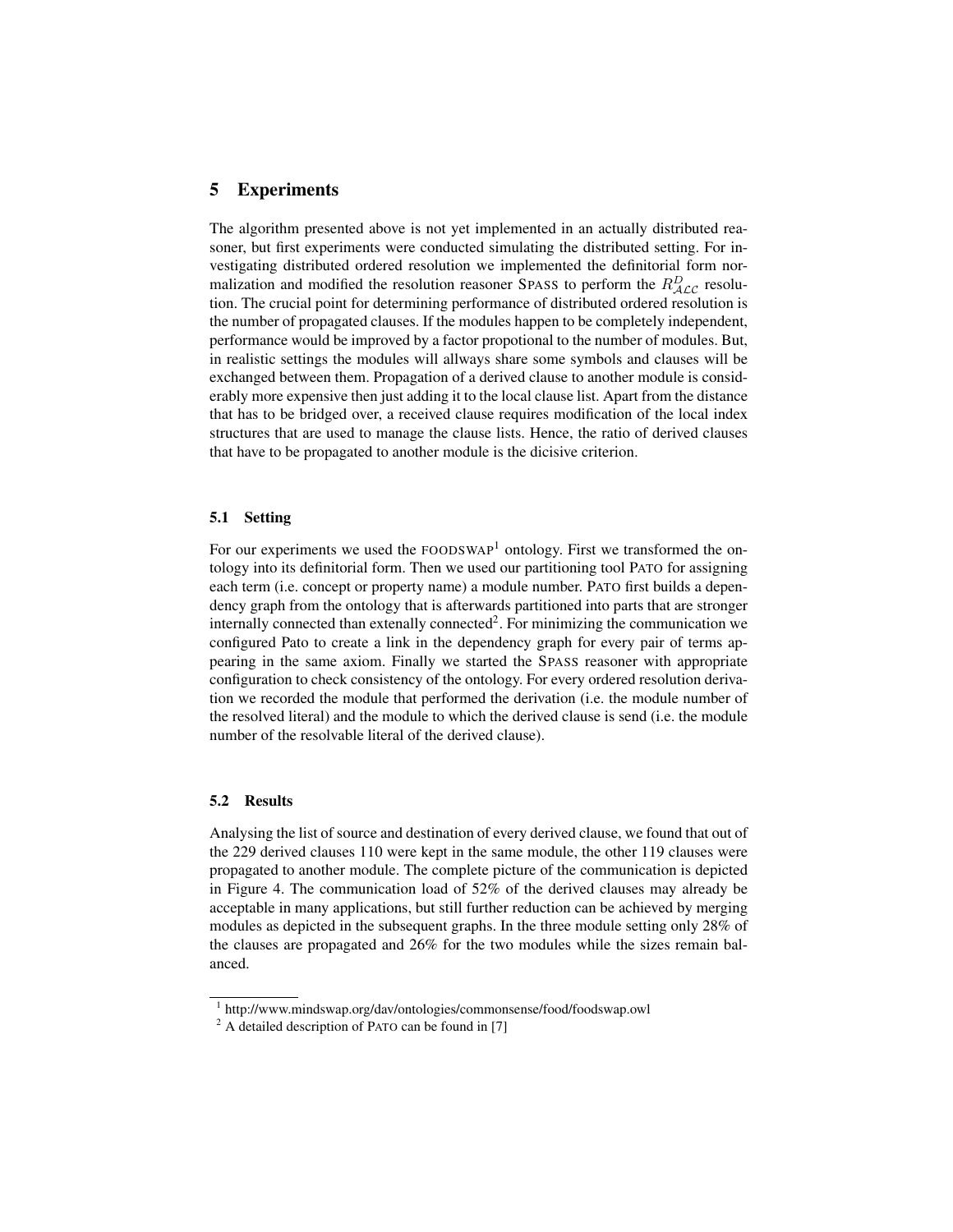

Fig. 4. Communication between modules for the satisfiability test. Modules are denoted by circles with the size (i.e. number of terms) of the module denoted inside. Edges are labelled with the number of clauses propagated between the corresponding modules, propagation direction is not distinguished for purpose of readability. The numbers below the graphs give the percentage of derived clauses that have to be propagated.

Positive tests like this consistency check require complete saturation whereas negative test are often answered faster by resolution reasoners. For our small test case the time required for reasoning is dominated by the time for loading the input, but the number of derived clauses is smaller for positive subsumption checks (i.e. derivation of the empty clause). E.g. testing the subsumption (*meat*  $\subseteq$  *food*) by adding its converse (meat  $\land \neg food$ ) to the clauses required only 45 derivations (with 47% propagation in the four module setting). In contrary, the negative subsumption test (eggs  $\sqsubseteq$  dairy) is similar to the positive consistency check (226 derivations, 115 propagations).

# 6 Optimizations

The first results of distributed ordered resolution are very encouraging. However, additional tests with different larger ontologies are required and further reduction of the propagation ratio is desirable.

## 6.1 Partitioning

One of the next steps for improving performance will be to optimize the partitioning wrt. communication. In our experiment we started with a partitioning generated by PATO and than reduced communication by merging modules. In the same way we could start with all modules containing only a single term and find the optimal partitioning wrt. a given reasoning task. Finding the optimal partitioning is an apparently hard problem, but approximations will probably meet the needs.

#### 6.2 Selection Function

Another topic of investigation is the selection function. Up to now, it selects at most one literal. Thus, a derived clause is very likely to be moved to another module. It would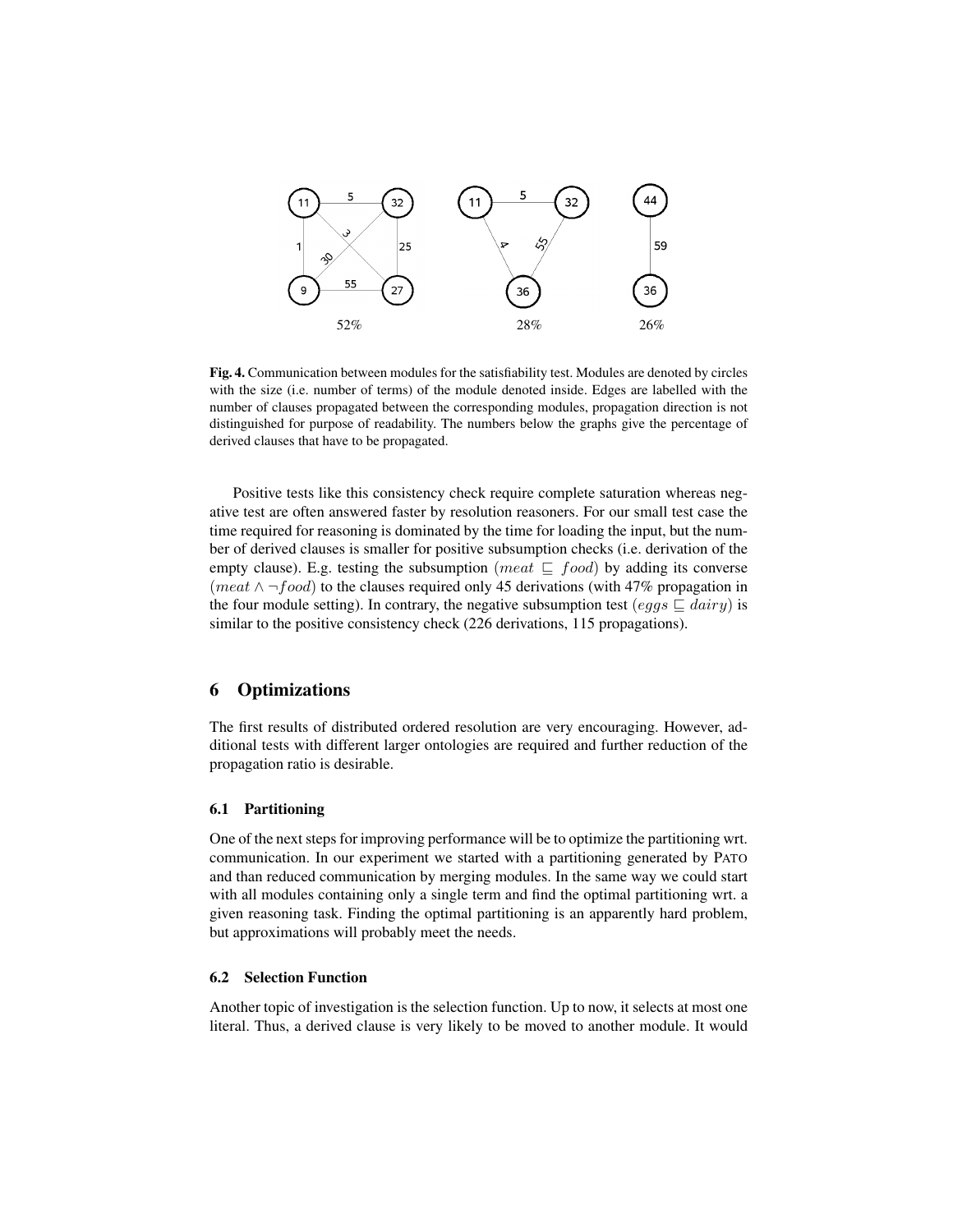be more efficient to select local literals first. Moreover, if we select multiple literals, we can combine multiple inferences to a hyperresolution inference and skip redundant intermediate results. By investigating the requirements necessary to make sure the set of  $ALC$  clauses is closed under  $R_{ALC}$ , we can improve the selection function:

#### Definition 11 (Adapted Distributed Selection).

- *1. Select nothing from clauses of type 1 and 5.*
- *2. From type 3 clauses select the negative binary literal.*
- *3. From clauses of type 2b select the maximal number of negative literals of type*  $P(f(x))$  *hosted by a single module.*
- *4. From clauses of type 2a and 4 select the maximal number of negative literals hosted by a single module.*

We may not select all local literals but selecting all literals hosted by one module has a similar effect. First the clause is moved to that module, but then all local literals are solved in the next inference.

## 6.3 Reduction

For efficient resolution reasoning it is not sufficient to avoid unneccessary derivations. Additionally, reduction techniques have to be applied that delete clauses if they are tautologies or subsumed by other clauses. Deleting newly derived clauses that are subsumed is forward subsumption, backward subsumption refers to the deletion of clauses that are subsumed by a newly derived clause. The naïve approach to distributed subsumption would be to propagate new clauses to all modules that host one of its literals for forward subsumption checks and send it to modules that are responsible for literals equal or smaller than the resolvable literal of the new clause for backward subsumtion. Fortunately we can again take advantage of the clause typology. Of all different clause types only type 2a can be subsumed by a clause of different type, every other clause can only be subsumed by a clause of the same type. Thus, by indexing the clauses with their types we can skip a large part of the subsumption tests.

# 7 Summary

We addressed the problem of improving the scalability of description logic reasoning by proposing a distributed resolution method for  $ALC$  terminologies. The algorithm extends ordered resolution with a method for assigning clauses to a unique location at which all possible resolution steps are executed by a local solver. We analyzed the properties of such a distributed method and identified necessary conditions for guaranteeing completeness and termination of the algorithm. Further, we have shown that the resolution method for ALC described by Motik satisfies these conditions and can therefore be distributed across different distributed reasoners. Our investigations lay the foundation for the implementation of a large scale reasoning infrastructure for  $ALC$  terminologies